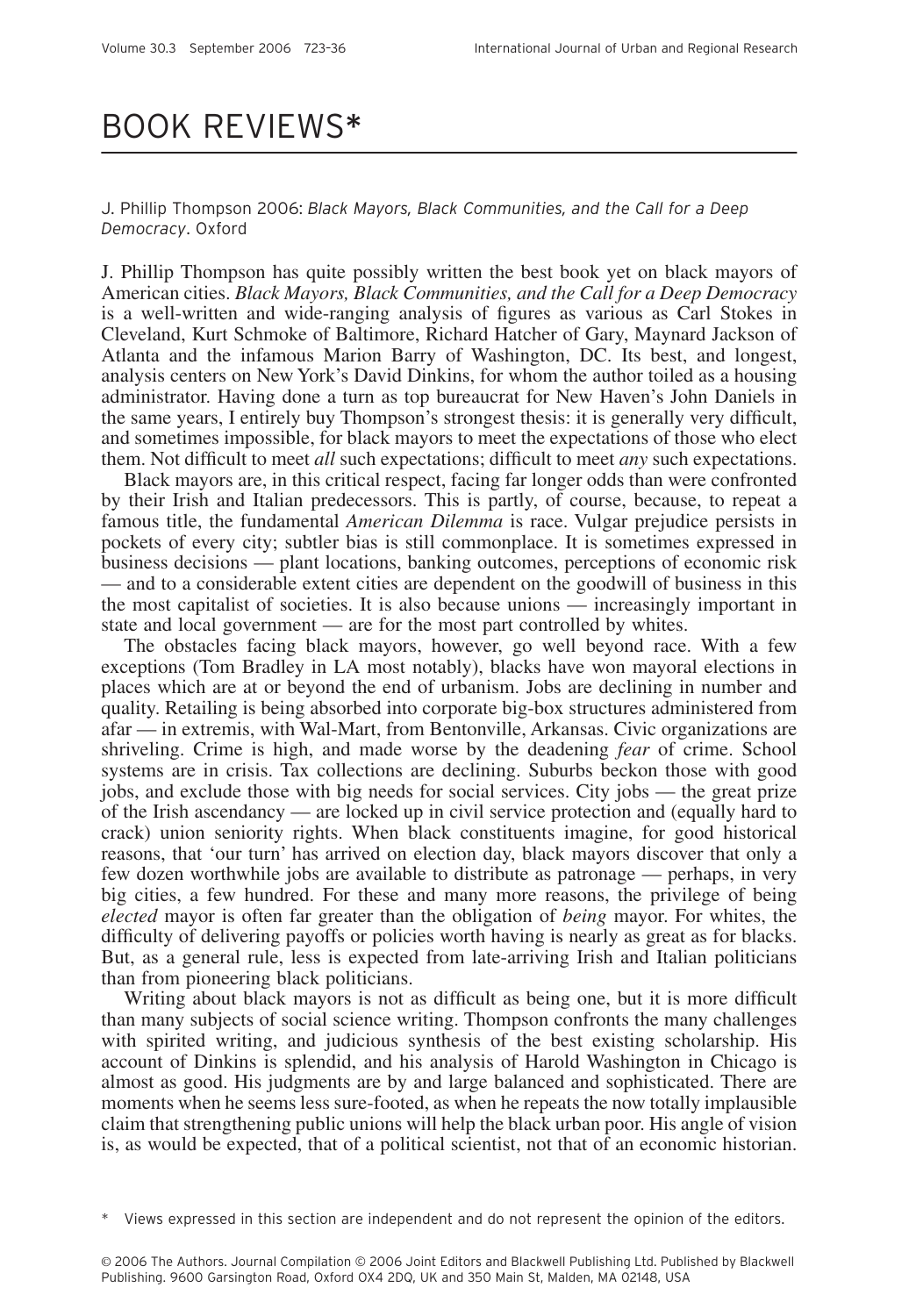He tells the reader the following: 'Big-city fiscal problems are traceable, above all, to the political isolation of the inner-city poor in the larger body politic' (p. 265). Both terms are correct — fiscal crises are real, and the poor are politically isolated. But the connection by which the second explains the first, is tenuous at best. The fiscal crisis of our cities began long before the isolation of the urban poor — most of all the black poor — was an important element in urban life. Its roots are in the disastrous flow of capital away from these old cities, beginning just after the second world war. But this is, in the scheme of things, a relatively minor flaw. This is a fine book, and all who would understand American race or city politics should read it.

#### Douglas W. Rae, Yale University

## Yuri Kazepov (eds.) 2005: *Cities of Europe: Changing Contexts, Local Arrangements, and the Challenge to Urban Cohesion*. Oxford: Blackwell Publishing.

Western societies have undergone profound economic, social and cultural changes in recent decades. Economic and demographic developments have had a great impact on the social fabric of these countries, especially in cities. In the urban context these developments alter the social relations stemming from the preceding era most strongly, putting pressure on urban cohesion and leading to processes of social exclusion. This challenges local governments to formulate new goals, re-examine existing policies, and design arrangements matching current developments. The aim of *Cities of Europe* is to complement the debates on these subjects with an assessment of Western European cities.

The book is divided in three thematic parts preceded by two essays. In the first essay Kazepov stresses the importance of the understanding of contexts for the study of European cities: the nation-state and its institutions — especially the welfare state and recent changes in these institutions. Although local governments have won regulatory autonomies due to devolution and decentralization in recent decades, it is argued that national institutions still filter most of the impact of economic, social and cultural changes on urban cohesion and integration in many European cities. European cities may differ because of their national and local idiosyncrasies, on this matter they have similarities quite distinct from cities in the USA.

Häussermann and Haila reconsider the concept of the 'European city' and discuss the usefulness of this neo-Weberian category with regard to more universal city concepts of other theoreticians. They stress that despite the convergence between West European and North American cities in recent decades, the concept 'European city' still is a useful analytical tool: cities in Europe have characteristic regulatory frameworks and political roles. The two introductory essays are well written, and very convincing in stressing the importance of a European outlook in urban studies.

The first part of the book — The Changing Concept of European Cities — contains four essays that lead to the same conclusions: social and socio-spatial changes in recent decades have led to a growing divergence *and* importance of European cities. All authors stress that these cities together still differ from North American cities because welfare state regimes and town and country planning regulations make them partly inert to great changes. Still, this divergence makes local adapting strategies inevitable.

Mingione argues that economic restructuring and altering welfare arrangements lead to different outcomes as regards the way cities can stay economically viable, and keep welfare arrangements tenable. Martinotti puts emphasis on the consequences for policymakers and urban scientists of changing urban landscapes in combination with the spatial distribution of categories of citizens. Sennett argues that flexible capitalism creates superficial disengaged relations in a city, leading to less attachment to place, and even to a withdrawal from the civic realm. Kesteloot claims that social relations come under pressure if the interplay between categories of citizens weakens due to the spatial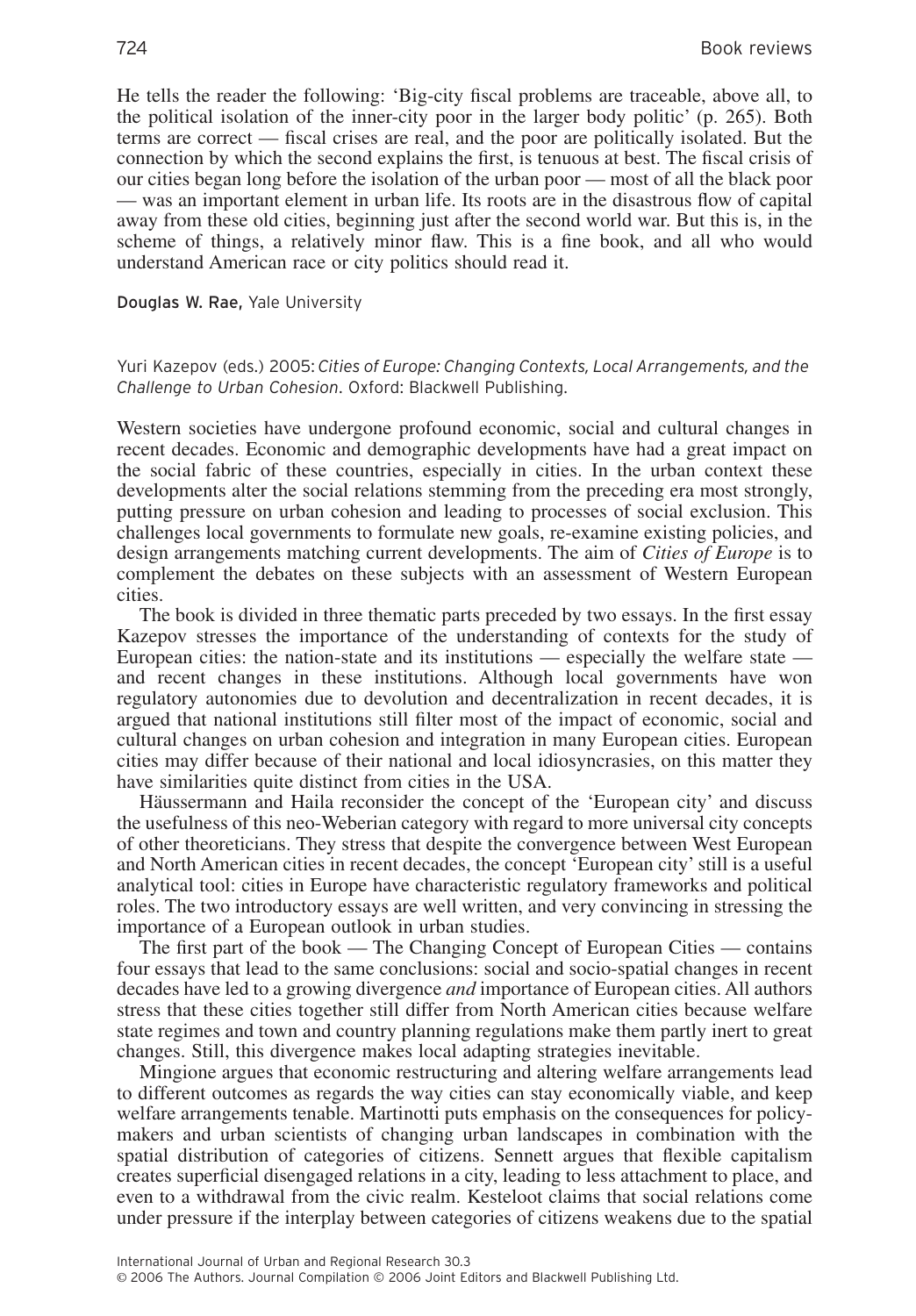position of these categories in relation to public spaces. All four essays are written in an engaging style, with a clear argumentation, and give a good impression of the consequences of macro-developments for urban social fabric.

The authors of the essays in the second part — The Spatial Impact of Ongoing Transformation Processes — are sceptical about certain assumptions in urban studies, and temper existing expectations of policy measures. Murie analyses welfare institutions in relation to the concept of 'social exclusion', and argues that one should take into account the marked differences in character and accessibility of decommodified services. These services will not only reduce inequalities, but contribute to them as well. Musterd and Ostendorf assess the assumed aggravation of social exclusion due to spatial clustering of socially excluded people. Their empirical analysis does not confirm this relationship. What's more, mixed-neighborhood policies seem to have perverse effects. Van Kempen tries to characterize and explain the segregation and bad housing conditions of immigrants. He stresses that the socio-economic position of these migrants, and the supply and accessibility of dwellings seems to have more explanatory power than their personal preferences. Simon analyses social interaction in gentrified neighborhoods. The author argues that the often assumed benefits for deprived populations are limited.

The last part — Social Exclusion, Governance, and Social Cohesion in European Cities — contains four essays in which the authors look from different angles at local policy measures to promote urban cohesion. Le Galès argues that urban policies in Europe are still determined at the national level and concentrated on national issues, only recently complemented by local policies to stimulate competitiveness — which makes European cities more similar to cities in the US. Vranken critically assesses areabased policies in relation to questions of cohesion and solidarity, and warns of their displacement effects. The essay by Morlicchio contains another warning: the overlooked dissimilarity between Northern and Southern European cities. The latter show different processes of social exclusion from the former because of a different allocation of welfare arrangements and the central role of the family in cushioning economic hardship. García focuses on the implicit definitions of social justice in European welfare measures, and argues that there is a strong need for local collective debates on these definitions. Unfortunately, this part of the book is not as coherent as the first two. Although the essays are fine in themselves, they differ markedly in scope and style, giving this part an artificial character.

Overall, most of the arguments in *Cities of Europe* underline its relevance: the need for a European research agenda for the study of urban change. It should be given credit for initiating this agenda in a field relying heavily on theories and concepts made for Anglo-Saxon contexts. This brings this collection of essays into concordance with the aim of the *Blackwell Studies in Urban and Social Change* of which it is part: to advance theoretical debates and empirical analyses stimulated by changes in the fortune of cities and regions across the world. This goal has been met. But, to paraphrase from one of the contributions, to fully understand the local trajectories of change the task of an international comparative analysis should be faced (p. 86).

Jeroen van der Waal, Erasmus University, Rotterdam

Setha Low, Dana Taplin and Suzanne Scheld 2005: *Rethinking Urban Parks. Public Space and Cultural Diversity*. Austin, Texas: University of Texas Press.

Social science research on urban themes is often concerned with open public space: parks, streets and squares. The city has to be an open and democratic environment for all people. The tendency in this kind of literature is to chart the decline of public space. The perspective is a political and democratic one with a focus on social injustice, the social position of minorities and exclusion. This book shows the same concerns. Five major urban parks — New York City's Prospect Park, Orchard Beach in Pelham Bay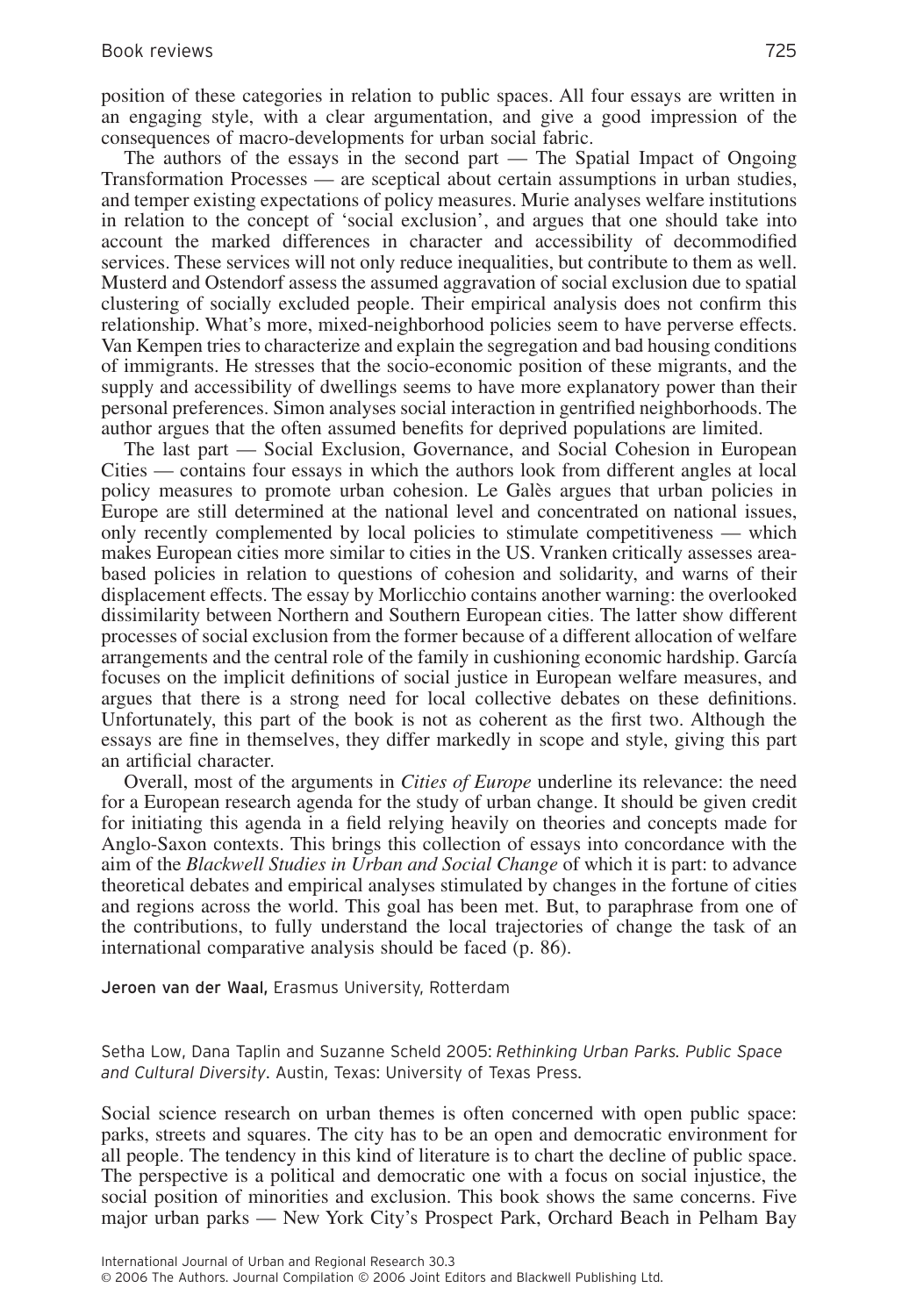Park, Jacob Riis Park in The Gateway National Recreation Area, the Ellis Island Bridge Proposal and Philadelphia's Independence National Historical Park — are studied using anthropological methods. The connections between cultural groups and the spatial environment form the core, and therefore this work can also be situated within the renewed interest in notions such as space and place in social sciences from the 1990s onwards.

The authors are concerned with social processes that make spaces into places, with conflicts over access and control, and with the cultural values people attach to places. Patterns of design and management (deliberately or unintentionally) can result in the exclusion of some people (poor people, people of colour) and the enabling of others (tourists, white middle- and upper-class groups) to avoid litter and smells, social injustice and the multicultural muddle. These processes of homogenization in large urban spaces are also strengthened through increased surveillance and other security measures in the post-9/11 era and enhanced by the fact that the responsibility for maintenance is taken over by private groups. The study not only presents 'thick' descriptions of social relationships in parks but also offers concrete lessons and practical tools (for instance REAP, Rapid Ethnographic Assessment Procedures) to protect and sustain an urban public realm that attracts, supports and expresses cultural diversity.

Public space but also diversity is embedded with political meaning. Diversity is important for the city dwellers themselves, especially for those whose voices are not heard. Diversity has to do with cultural property rights and ethical concerns about whose history should be interpreted in a park landscape. It also refers to the fact that people whose lives are directly affected should be consulted about renovations to the parks. Community participation is a basic component of creating citizenship and political entitlement. Heritage — and many other aspects of the landscape and built environment — often reflects only the dominant culture. The negotiation of dissonant meanings and their resolution in forms representative of all cultural groups and communities, however, is the ideal. Last but not least, diversity is about cultural values which refer to the shared meanings associated with people's lives, environments and actions. Living in a place for a long period of time, working in a place, narrating stories and telling myths about a place generates a relationship between a group and a particular location. In sum, a cultural place attachment emerges. To discount diversity it is essential to understand relationships between (ethnic) history, values, cultural representation and park use in any culturally diverse context.

Through the ethnographic case studies different factors are uncovered that can limit park use. African Americans are not visiting Philadelphia's Independence National Park frequently. This cultural group shows a consensus that the park does not represent their black history. If people are not represented and their history is erased, they will not use the park. Another lesson is that income and visitation patterns need to be taken into account if you want to provide access for all people. The analysis of Ellis Island shows that poor people are underrepresented although they live nearby, in comparison with the presence of middle-class people who live far away. The ferry fare to get there is expensive, however, and forms a significant barrier. Park rules can also restrict ethnic activities when there is a mismatch between vernacular activity and the prescribed use of the area. In Prospect Park volleyball playing is curtailed, a favourite activity of Mexicans as part of their picnic scene. Symbolic ways of communicating cultural meaning are an important dimension of place attachment. The symbols themselves are typically balloons or banners put up by visiting parties for the duration of their visit. Through these symbolic representations they communicate a shared identity to friends and in many cases to strangers. It is also important that user groups can make permanent material changes to the park space and that the control over symbolic resources is not only maintained by park management.

Within anthropology a hierarchy in the purity of the field existed for a long time. The field consisted in studying one group in one far away, often rural, location over a long period of time. The virtue of this study is that the researchers are studying different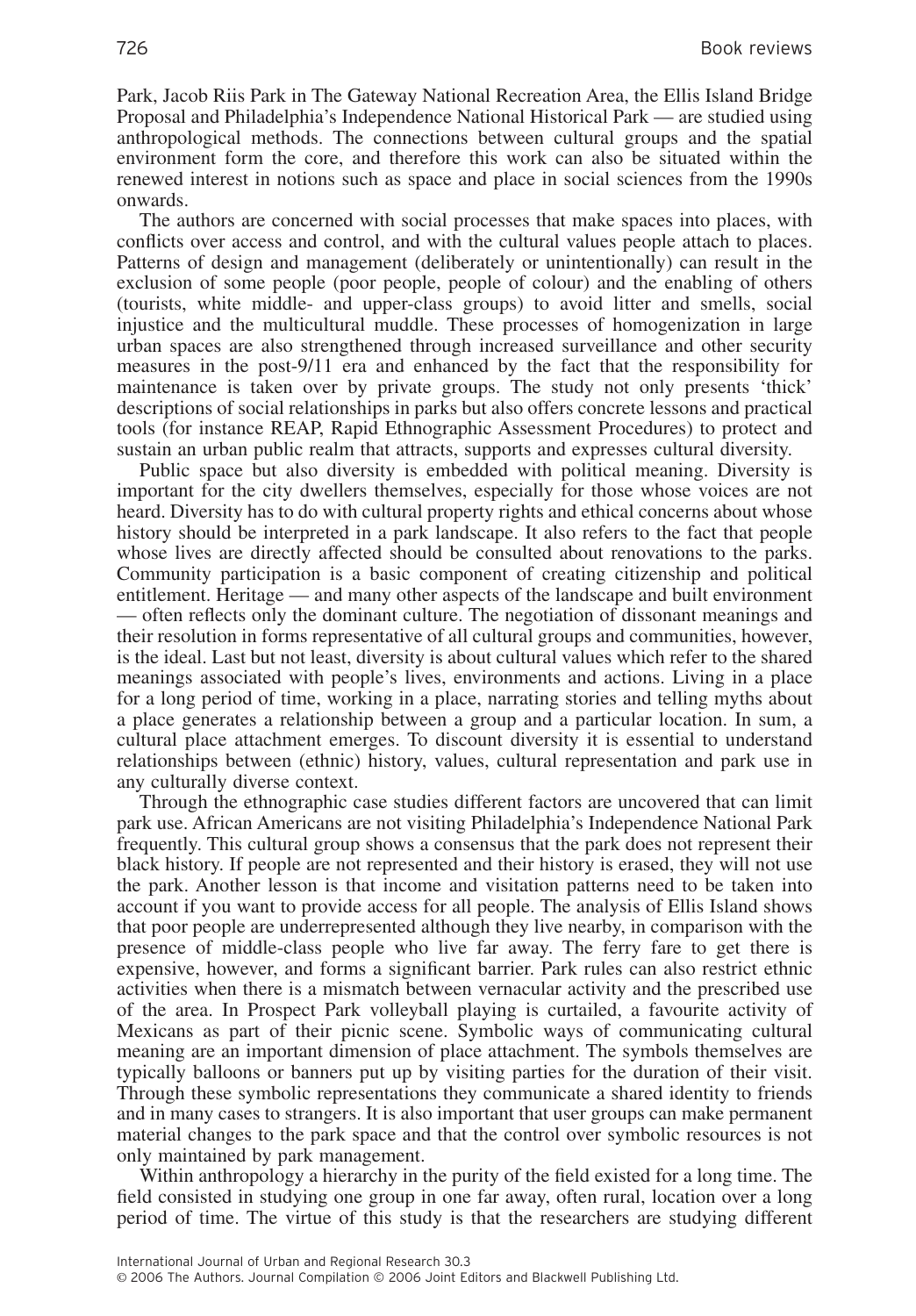cultural groups in five locations in their own society and that they use 'rapid' ethnography (no long time stay). They are also part of a multidisciplinary team. Although breaking with one hierarchy, the authors create a new one. Only places that are completely public count as truly public spaces. They contrast this purity with private spaces, which they inject with notions such as conspicuous consumption, seductive spaces, restricting self-expression and social relationships. According to De Solà-Morales (1992: 3–8) one cannot neglect the development of collectively used spaces like the metro, railway, shopping malls and amusement parks. These collective spaces are not necessarily public but are experienced and used by people as public space (Reyndorp and Hajer, 2001: 48) and can be important for learning, intercultural matters and community (Soenen, 2004: 16–17).

Anthropologists, according to Lofland, love the '*parochial realm*' (1998:10) in which relationships are characterized by a feeling of communality, by in-depth relations. The focus of Low, Taplin and Scheld on cultural groups and on cultural place attachment shows a parochial interest. Their analysis does not include the '*public realm*' (*ibid*.), with its more limited relationships between strangers. The continuous succession of small interactions between strangers, however, has an effect on the city's larger system (Jacobs, 1972: 454). By dismissing other fields (collective spaces) and themes (the world of strangers) in advance because they don't seem to be directly connected to ethnicity, race and class, the authors are not yet fully embracing the complexity of the metropolis.

Ruth Soenen, Katholieke Universiteit, Leuven

- De Solà-Morales, M. (1992) Openbare en collectieve ruimte. De verstedelijking van het privé-domein als nieuwe uitdaging [Public and collective space. The urbanization of private space as a new challenge]. *OASE* 33, 3–8.
- Jacobs, J. (1972) *The death and life of great American cities. The failure of town planning*. Pelican Books, Harmondsworth.
- Lofland, L. (1998) *The public realm. Exploring the city's quintessential social territory*. Aldine de Gruyter, New York.
- Reyndorp, A. and M. Hajer (2001) *In search of a new public domain*. NAI Publishers, Rotterdam.
- Soenen, R. (2004) A relational approach on children in the city: the importance of public space, non-places and ephemeral relationships for learning. In G. Troman, B. Jeffrey and G. Walford (eds.), *Identity, agency, and social institutions in educational ethnography*, Studies in Educational Ethnography, Volume 10, JAI Press, London.

Michael Flamm 2005: *Law and Order. Street Crime, Civil Unrest, and the Crisis of Liberalism in the 1960s*. New York: Columbia University Press.

In this engrossing investigation of how liberal values lost on the issue of law and order in the 1960s, the author offers a plausible argument. The amorphous quality of the issue enabled conservatives addressing the 'forgotten Americans' to combine fears about riots, disgust at anti-conformist student demonstrations and alarm at rising crime into a powerful denunciation of the liberal state. As they succeeded, the optimism of the early 1960s was replaced by disenchantment at the end of the decade. In 1968, a white father of five expressed his view of the state of the nation with these words: 'I am sick of crime everywhere. I'm sick of riots. I'm sick of poor people demonstrations (black, white, red, yellow, purple, green or any color) . . . I am sick of the lack of law enforcement . . . I am sick of hippies, LSD, drugs and the promotion the news media give them. But most of all, I am sick of constantly being kicked in the teeth for staying home, minding my own business, working steadily, paying my bills and taxes, raising my children to be decent citizens, managing my financial affairs so that I won't become a ward of the city, county, or state and footing the bill for all the minuses mentioned herein'. This is how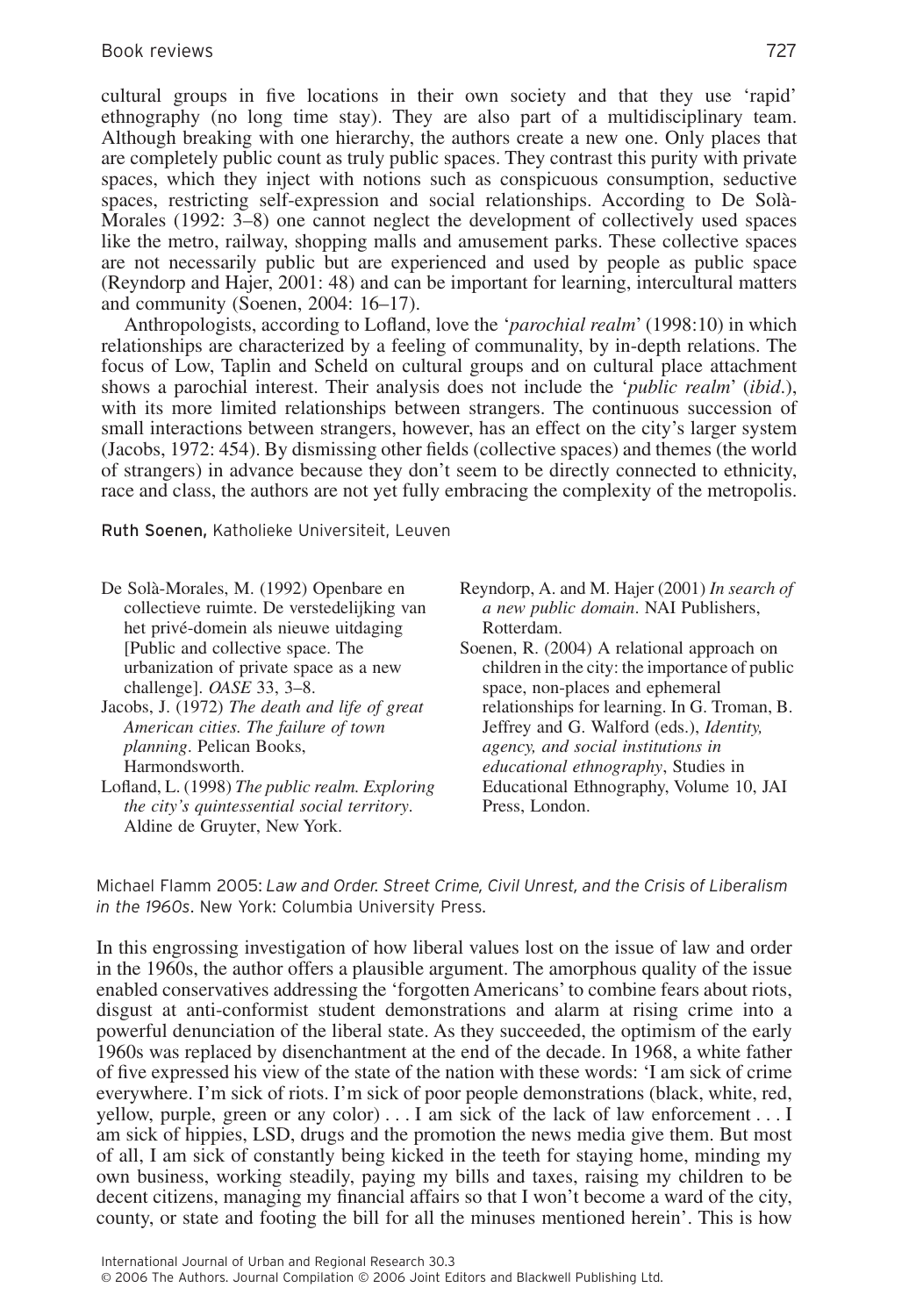the book starts and step by step in nine chapters, it unrolls the liberals' inability to grasp the depth of emotions leading to moral panics.

It was during the 1960s that American urban dwellers became alarmed by their unsafe streets. Although the FBI statistics are to be taken cautiously, they indicate that: violent crime doubled in the country between 1960 and 1969 (p. 2); the rate of property crime rose by 73% in seven years; in New York City the number of robberies was multiplied by 12; and in Washington DC assaults against persons were four times the national average (p. 42). Although crime per capita was highest in urban centers, it grew fastest in small towns and rural areas. The possibility of a woman being raped by a stranger was as likely then as that of being hit by lightning. America was much safer in 1964 than in 1930 (the murder rate had decreased by 50%), but it did not matter. Fear was real. Both George Wallace and Barry Goldwater and later Richard Nixon made use of the issue to undermine the Johnson administration. Moreover, in their campaigns, law and order became a form of racial code.

Flamm points out that a memorandum by the Department of Justice entitled 'Riots and crime in the 1960s' anticipated the kind of political exploitation the context of unrest could lead to in 1964 (p. 46). Street crime was a real threat for many, it said, not a political smokescreen. Demographically, the number of young men was increasing at a faster rate than the general population, and anti-crime programs had to be strengthened. It advocated the creation of a Crime Commission, a step taken in 1965.

A 'dreadful' mistake the Johnson Administration made was to announce a War on Crime linked to the War on Poverty (p. 55). Not only was the link between reducing poverty and reducing crime dubious, but such a war could never be won: crime could never be 'banished', although the President pledged to do this. It gave a major importance to the issue and allowed the conservative opposition to run ads showing a white woman walking a dark and deserted street while statistics on crime were announced. Although race and crime were not identical, because the protection of women and children was frequently portrayed as protection against a black mugger, in conservatives' campaigns they overlapped. The Crime Commission's report made 200 recommendations which today are ignored. They show that, at the time, American society was concerned by violence and debating how and why such violence occurred. Was America a sick society, as Bob Kennedy bemoaned, glorifying killing on movie and television screens and calling it entertainment (p. 142)? Was it a civilized nation? William Buckley protested: 'In civilized nations of the past, it has not been customary for parents to allow their children to do what they feel like, for students to seize their schools and smash the equipment, for police to be ordered to stand by, while looters empty stores and arsonists burn down buildings . . . It is not expected that public figures should be considered proper targets for casual gunmen' (p. 153). It is worth remembering because the type of societal debate which was reflected in the Crime Report has currently disappeared in the US. The use of the legal term *crime* has externalized the issue, connected it to 'dangerous classes' in specific places and to an underclass (i.e. black) which is not part of 'us'.

The context of riots destabilized the Johnson Administration ('each riot costs me 90,000 votes', the President said [p. 37]), which was blamed for pushing its liberal programs as an adequate solution to civil unrest. The political world was dominated by television soundbites that reduced complex questions and sensationalized events. In 1967, riots had become the most important issue in many people's minds, and Americans worried about their personal protection. Liberals were caught in a quagmire (Chapter 6), trying to avoid blaming black agitators and muggers, meeting statistics with disbelief, unable to make their case. The Humphrey campaign in 1968 reflected this dilemma and, arguably, law and order was the decisive factor in Richard Nixon's narrow triumph.

The investigative work of the author and his use of primary sources are impressive. Here and there, a failure to master the construction is noticeable and dates going back and forth put the reader on a roller-coaster (pp. 54, 76, 138). But this is a minor problem.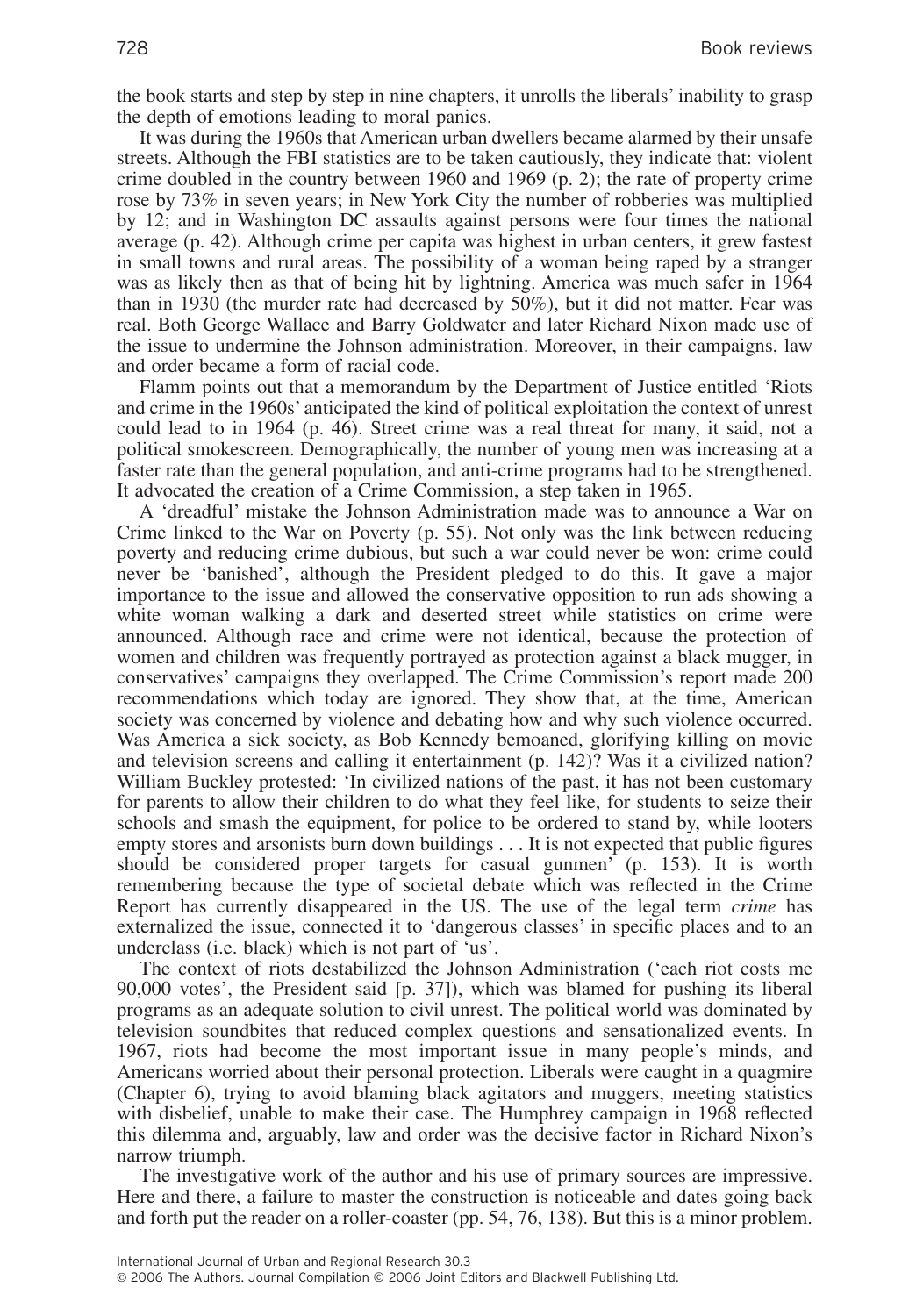With a brisk tone and apt quotations, the book is a must for those interested in the dramatic changes which took place in the American culture of control in the 1960s and which marked the subsequent decades.

Sophie Body-Gendrot, Centre for Urban Studies, The Sorbonne

David Byrne (2005, second edition): *Social Exclusion second edition*. Milton Keynes: Open University Press.

I was hesitant about accepting the journal's invitation to review this book. Reviewers typically leaven their criticisms with praise (or, sometimes, vice versa). I only have the latter. I had read the first edition of *Social Exclusion*, published in 1999. It has become one of that small number of volumes that I refer to repeatedly — and in humbly admiring tones — in my own writing and talks about this subject. That was a fantastic book and so is this updated version.

In 1998, Jane Marsh and myself commenced a research project about young people, youth transitions and social exclusion. We didn't really know what the last of those terms meant, but it seemed to be an increasingly fashionable concept (and apparently more palatable than 'underclass' theories and labels which were prevalent in our own field of empirical study). Jane, being the full-time researcher, was charged with finding out. Several months and several hundreds of items of reading later we were little the wiser. In the UK over the past ten years there has been a veritable avalanche of policy and academic writing on social exclusion. Reports and studies generate multitudinous, competing definitions of and insights into the concept and some give none. If we had had the benefit of Byrne's book at that point, much time and head scratching would have been saved. As it turned out, the volume that eventually emerged from our research *— Disconnected Youth? Growing up in Britain's Poor Neighbourhoods* (MacDonald and Marsh,  $2005$  — is one that pays a debt to Byrne's work. His broad-ranging, expert review and argument helped give theoretical shape to our empirical findings.

Thus, a first achievement to note is his accomplished survey and interrogation of the ways in which 'social exclusion' and 'the socially excluded' have been talked about, defined and theorized. His scope is historical and comparative, reviewing in detail in early chapters the political and philosophical pedigree of contemporary usage and debates — particularly as they play out in different nation states (with illustrative case material and comparison throughout the book from the US, UK, France and Poland in particular).

Byrne usefully makes clear at the outset the difference between 'strong' and 'weak' definitions of social exclusion. The 'weak' version is the approach that one comes across most often and which is to the fore in policy thinking (even if this understanding is rarely stated explicitly). The excluded are so by fault of their deficits. The task of social inclusion is to remedy these deficits (for example, by making the unemployed more 'employable'). Byrne's argument is based upon a 'strong' conceptualization of social exclusion; one that draws attention to the dynamic processes whereby people are made to be excluded. The task of social inclusion, then, is to confront the social and economic interests that create exclusion. Thus, *Social Exclusion* presents a deeply political and, to use Byrne's own phrase, 'unashamedly old-fashioned' approach to understanding how 'social exclusion derives from inequality . . . [from] a postindustrial social order dominated by globalizing capital and the superclass associated with that globalizing capital' (p. 182). This excerpt perhaps veers toward the polemic that Byrne explicitly reserves for the conclusion of the book. It is followed by a nice line about 'watering the fields with the blood of the superclass'. My judgement is, though, that he has met his aim of writing 'primarily in academic mode' (p. 4). This is a work of true scholarship and erudition. It is also one of political passion and commitment, and all the better for that.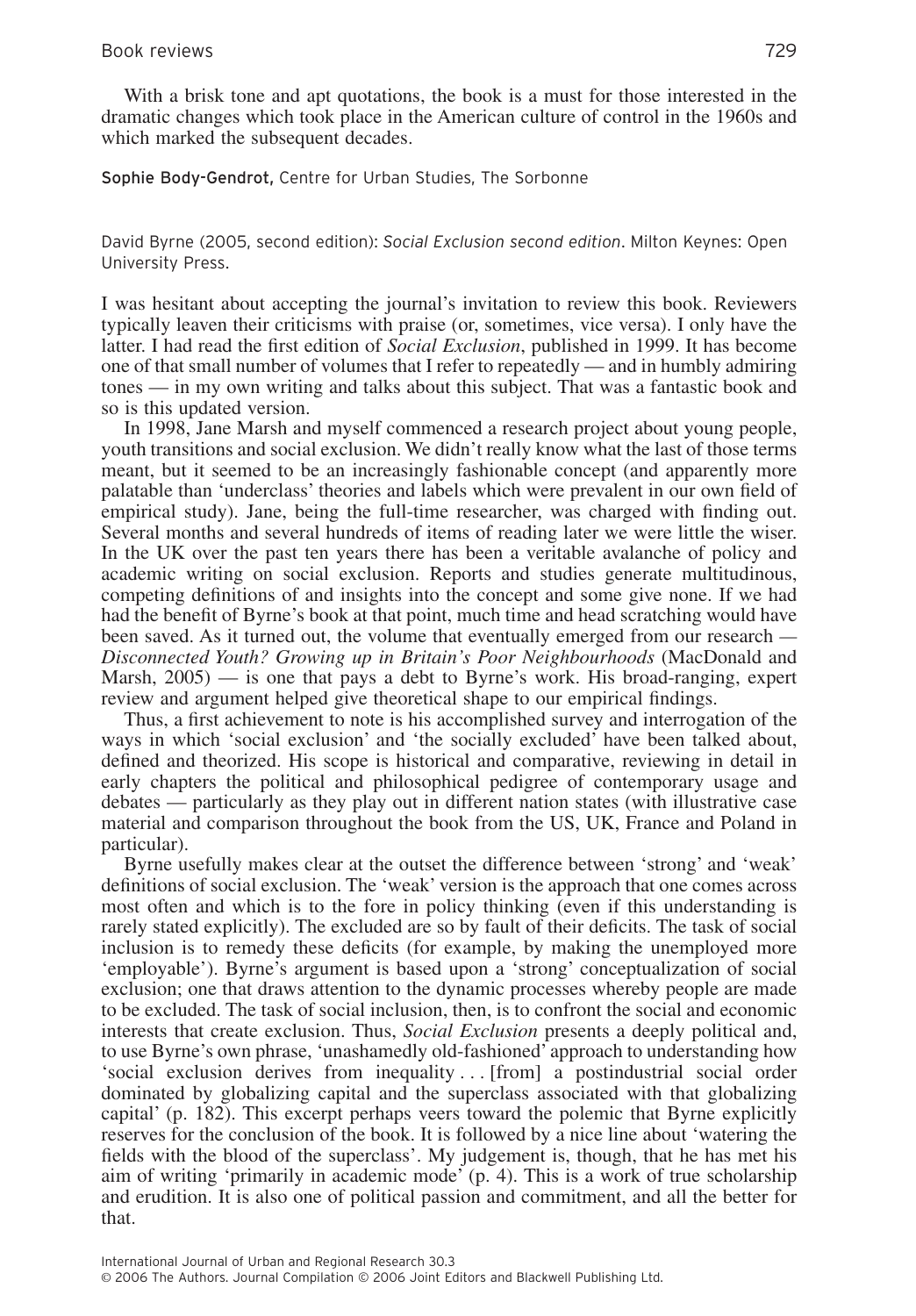What is new in this second edition? It took a little bit of digging and direct comparison of the two texts to be clear. Obviously, the 2005 version updates the empirical data and research literature. So whilst many if not all of the same themes and issues are examined, Byrne is now armed with more and in some cases better evidence. His discussion here of youth experiences of exclusion is enhanced, for instance, by recent research by Ross Fergusson on the instability and flux of 'school to work careers'. Byrne rightly rolls up findings like these into a broader critique of the futility of policy approaches to the problems of young people 'not in education, employment and training' that rely — as they do — on rigid, snapshot categorizations of the excluded/included.

There is a new chapter (Chapter 3) on 'the language and social science of social exclusion'. This presents a fascinating, critical discussion of the way that exclusion and the excluded are talked about in political discourse and theorized, analysed and measured in important, recent social science research. Byrne's stress on the dynamism of processes of social exclusion is evident here (as is his fascination with complexity theory). Another new one (Chapter 7) has the subtitle 'exclusion in everyday life'; in it Byrne focuses on the themes of education and social mobility, exclusion and health, and cultural exclusion. The strong emphasis on the spatiality of social exclusion particularly the significance of the city and region — present throughout Byrne's book, is illustrated by his discussion of cultural exclusion. Here, critical attention is given to the promotion of a debased, commodified version of culture in the post-industrial city. Those whose job it is to promote 'Cities of Culture' will not find this pleasant reading. One feature of the book is the inclusion of local exemplars — case studies, personal experiences and observations rooted in political participation — with which to illustrate broader trends and arguments. A good number of these are drawn from the North East of England (where Byrne has lived and worked and been politically involved for many years). Readers from that place (like this reviewer) will find Byrne's grounded approach particularly exciting. He knows what he's talking about. Those from further afield will, I'm sure, also see the value of observations drawn from a locality that provides for particularly rich reflection on the central questions of the book.

Perhaps the most significant new material comes with Byrne's critical interrogation of New Labour's social inclusion policy (in Chapter 8). In 1999 it was perhaps too early to do more than engage in political and philosophical speculation about the policy consequences of the 'third way' in general terms. Now we can more easily assess these effects. Byrne reviews the nature, range, characteristics and development of the main policy agencies and programmes (e.g. the Social Exclusion Unit, Sure Start, New Deal for Young People, Connexions, Local Strategic Partnerships, New Deal for Communities). His critical dissection and demolition of the voguish concepts of 'partnership', 'community' and 'empowerment' in 'New Labour think' stand out. His bullet-point list of the problems of exclusion that third-way politicians are required to manage, under the post-industrial period, is brilliant in its precision and its concision (see p. 152). This chapter will be a particularly useful one for students and teachers of students, even if for reasons of space he is unable to get into more detailed policy analysis and close consideration of the mass of research and evaluation reports that now exist for each policy area. The book as a whole pays greater attention to the UK case than did its 1999 predecessor. Byrne's defence against a potential charge that it therefore has less general relevance would be that the UK Blair governments provide, in fact, a particularly clear, telling example of 'third way' approaches to the political management of post-industrial capitalism that are shaping up globally.

The concluding chapter, which follows, imagines an alternative approach to social inclusion, an alternative politics. This is based on a threefold reading of social structure. We have the currently excluded; those confined to poor, excluded places and lives revolving around poor work and benefits. Above them is a large middle-mass who tend to have 'normal' work and standards of living but whose situation is now marked by increased insecurity (and the threat of downward mobility to 'the excluded'). Finally, there is a small, affluent, privileged 'superclass'. In short, if I understand it properly,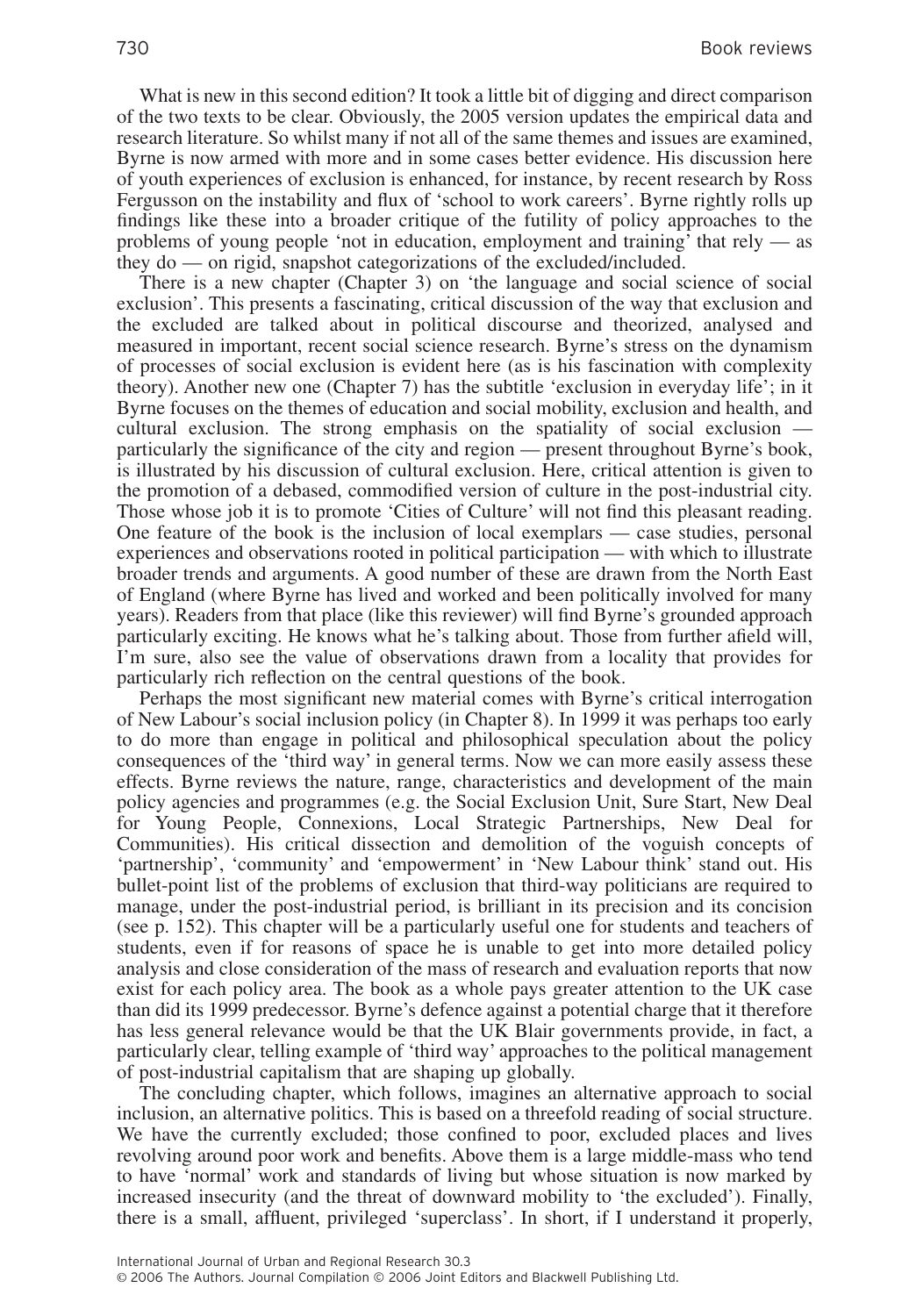Byrne's answer blends the need for a broad front of those who would benefit from real political change (the first two groups above), the participatory politics of Paulo Freire, a stress upon the significance of the city/region as a site of political struggle and an emphasis upon (class-based) cultural politics as the most promising forum for transformative change.

Perhaps inevitably, this — for me — was the most speculative part of the book. I'm not sure I was persuaded. That said, I know I don't have any better answers. Byrne is to be applauded for at least attempting one and for writing what, in my experience, is the most compelling and convincing account of this subject.

Robert MacDonald, University of Teesside

## Jason Corburn 2005: *Street Science: Community Knowledge and Environmental Health Justice*. Cambridge, MA: The MIT Press.

Corburn's central concept of street science links local knowledge in a community of Brooklyn, New York to national and global issues of environmental health and social justice. The science studies by the experts trace health risks and pollutants by the effects on individuals or large aggregated populations. These studies ignore local knowledge, by missing or negating the context, the cultures and the experiences of specific groups of people most affected by pollution. When helped by intermediaries able to translate local knowledge into street science, environmental justice movements could transform how the issue was framed, what was studied, and how it was studied. Corburn's cases demonstrate the critical value of ethnographic approaches at several stages in research on environmental health. His thesis that local activists trained as street scientists can make environmental research more accurate and fair, to the benefit of much larger populations and regions, raises critical questions for the current crisis over global warming.

Corburn carefully builds his argument through four case studies in Greenpoint/ Williamsburg and Brooklyn, New York where activists first use their local knowledge to confront scientific experts then incorporate enough science to change the scope, methods, models and sometimes the conclusions of professional science. The case studies of the environmental justice movement vary widely in bringing the unequal burdens of pollution on poor and minority neighborhoods to bear on the calculations and assessments of the state Department of Environmental Protection (DEP) and the federal Environmental Protection Agency (EPA).

The case of subsistence anglers forced the DEP, unaware of the population eating contaminated fish, to shift from risk assessment of one pollutant at a time, which ignored cumulative risks, to a method that considered the cumulative effects of air, food and water on a neighborhood, street by street. Only trusted locals could conduct the surveys of immigrant anglers. The conclusions did not entail political costs because the recommendations sought to modify the anglers' behavior, not clean up the river.

In the second case study, experts undertaking asthma studies of Greenpoint/ Williamsburg failed to talk to residents to learn how widespread the disease was or that the hospital they used as the basis for their study was avoided by residents who sought treatment elsewhere. A Latino community-based organization, with its newly founded high school, trained volunteers to conduct surveys that showed much higher levels of asthma than the municipal experts found. They developed multiple techniques in Latin American traditions of participatory action research and education for social transformation, studying not only the extent of the disease but also the use of folk remedies.

The community in the third case mobilized coalitions to suspend the sandblasting of lead-based paint on the Williamsburg Bridge through legal challenges, but could not form united coalitions nor communicate with experts to make the city's experts study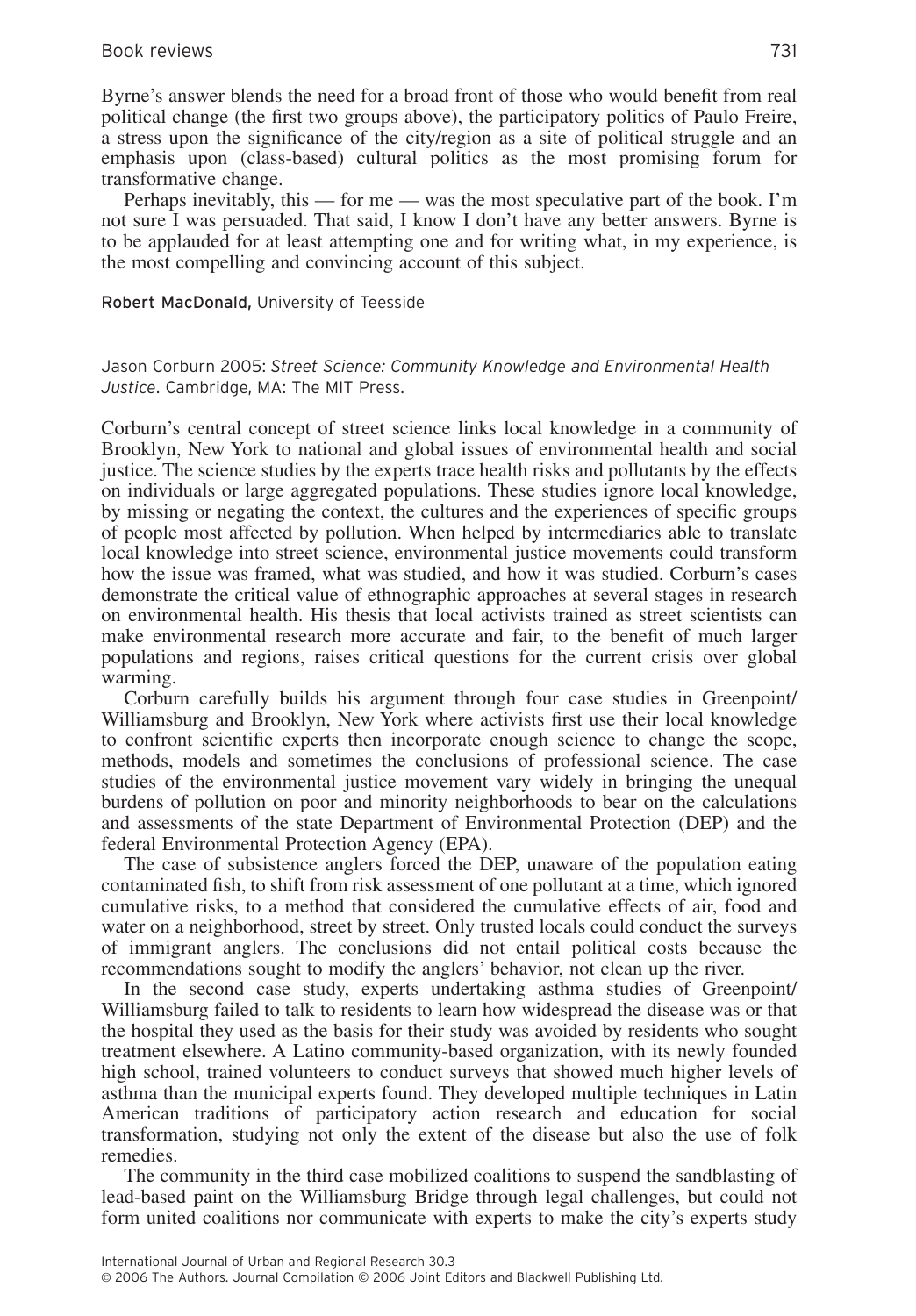local levels of lead poisoning linked to the bridgework. The experts and the residents failed to translate local knowledge into street science, the movement splintered, and the city resumed sandblasting with token gestures of containment and remediation.

Corburn analyzes mapping as a tool of street science in the fourth case. Latino high school science students used comic book graphics in a 'community risk map' to raise awareness of local hazards and organize a movement. Unlike the second and third cases, the Latino community was able to enlist the Hasidic, African-American and Polish communities to join a successful fight against a proposed municipal waste incinerator near an existing incinerator. Later, the students produced low-tech maps to identify multiple sources of pollution in the neighborhood that were translated into communitybased geographic information system (GIS) maps by the newly-formed Watchperson Project partnering with Hunter College. These high-tech maps challenged the city maps used to justify a waste transfer station by zoning criteria. The EPA dismissed local maps in their aggregate environmental impact studies (EIS) used for permit applications but after they toured the neighborhood, acknowledged that local sources previously ignored, particularly dry cleaning businesses, contributed significantly to the aggregate. Despite their new awareness, the EPA decided not to adapt their model to reflect local sources.

These cases illuminated both how experts and professional science resisting the input of local knowledge serve the political-economic interests of powerful players and how local knowledge, when combined with scientific methodology and political organizing, can prevail to change the practice of science. Anthropologists can only shake their heads both in frustration at the resistance of the experts to the import of ethnographic research, and in amazement at the persistence of community activists in asserting their legitimate concerns.

It would help, first, to have a glossary of the acronyms used for scientific groups, methods and models, and, second, to hear more about the intermediaries, the leaders, university partners, judges and lawyers who were critical in translating between the scientists and the distressed communities. Only when those with 'double consciousness, cultural capital, and language skills in both worlds' (p. 209) could find ways to frame community perspectives in the epistemology of science and to explain scientific and legal findings in street language did the outcome reconcile state and municipal projects with social and environmental justice. Corburn's analysis raises two questions for another study. Would the scientific community join forces with the environmental justice movement? By deploying street scientists to organize coalitions, record local knowledge, and translate street science into formal scientific proof, could they together overcome the political denials that economic forces accelerate global warming?

Sara Ohly, Yale University, New Haven

#### John I. Gilderbloom and R. L. Mullins, Jr. 2005: *Promise and Betrayal: Universities and the Battle for Sustainable Urban Neighborhoods*. Albany: SUNY Press.

This book represents an extended argument for research universities in the United States to form community partnerships and engage in civic activities. The university can have three roles: (1) facilitator, (2) equity partner and (3) technical resource. The authors are sociologist John Gilderbloom, professor of urban and public affairs at the University of Louisville (Kentucky), and Dr. R. L. Mullins, Jr., a graduate of that university. They argue that universities like theirs need to make a commitment to their communities and cite several universities that have done so, e.g. the University of Illinois-Chicago, University of Pennsylvania (Philadelphia), and Marquette University (Milwaukee, Wisconsin). I would add to that short list the University of California at Berkeley– Oakland Metropolitan Forum initiated by the Institute of Urban and Regional Development at the College of Environmental Design (Rubin, 1995). Others have called for the same kind of university civic engagement (Rubin, 1998; Ostrander, 2004;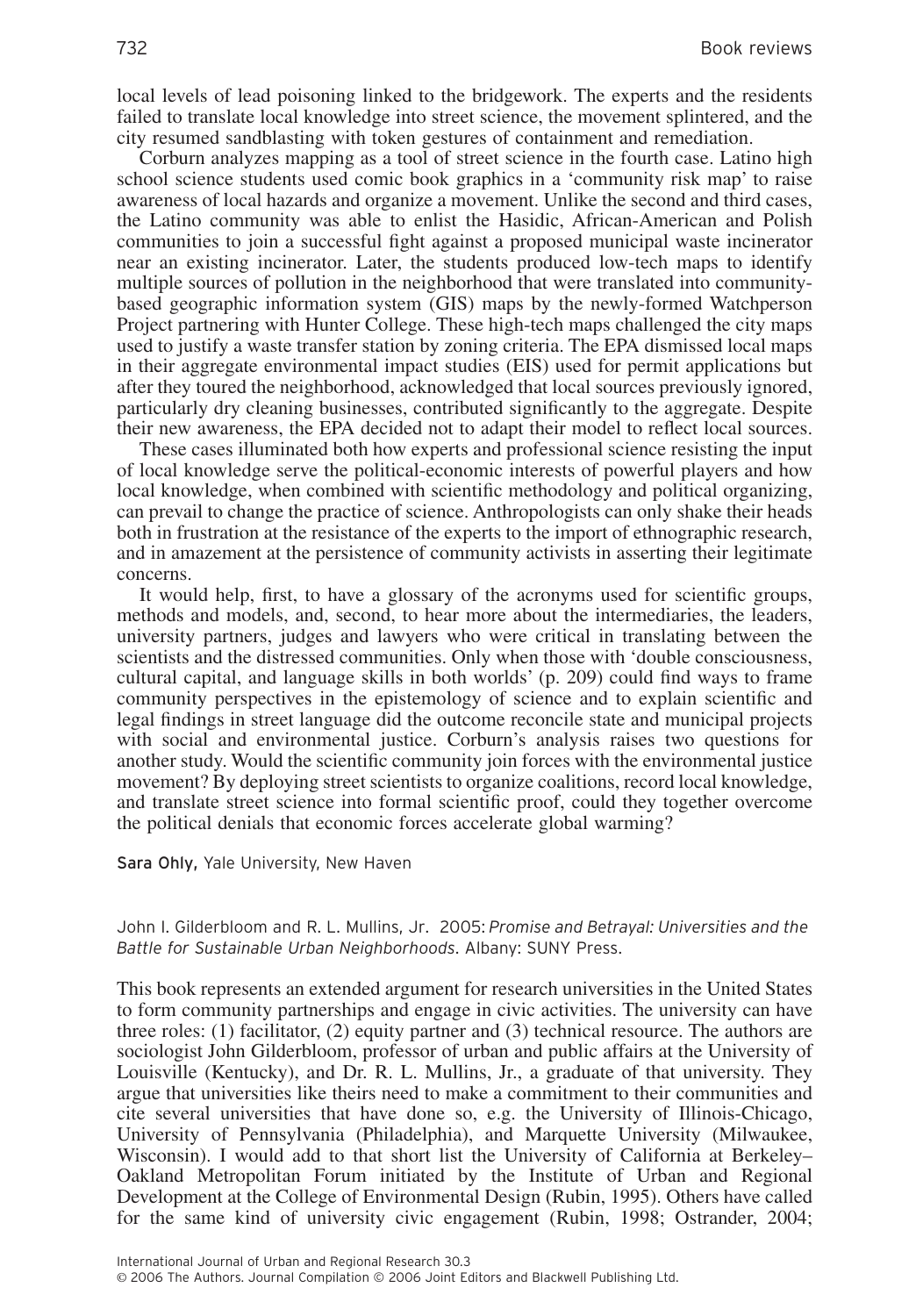Alperovitz and Howard, 2005). Service learning programs for students, discussed by Gilderbloom and Mullins, are a popular form of civic engagement for many universities.

However, many universities are reluctant to become seriously involved. The authors identify several practical problems preventing this: (1) lack of money, (2) the possibility of adverse publicity, (3) fear of failure and (4) lack of a university-wide commitment (as opposed to a commitment by an academic department or college) (pp. 114–16). In some cases, universities are forced into such partnerships through political pressure. A well-documented case is the East St. Louis Action Research Project of the University of Illinois and its Department of Urban and Regional Planning (Reardon, 1999).

As Gilderbloom and Mullins note, university programs to revitalize neighborhoods on their doorstep to improve the university's image and serve their own students often represent a more self-serving motivation. The examples of Marquette and the University of Pennsylvania are cited as examples of this kind of engagement. Here in Ohio, such efforts have been undertaken by the Ohio State University in Columbus (Dixon and Roche, 2005) and the University of Akron, among others. University expansion into adjoining neighborhoods, whether to expand its campus or provide student and faculty housing, often generates 'town–gown' conflicts. A recommended companion book to this volume is a collection of case studies of universities as developers which provides an excellent overview of this dynamic (Perry and Wiewel, 2005).

In contrast, this book highlights the authors' involvement in a project to improve an impoverished, mostly African-American neighborhood (Russell, which was home to a young Mohammad Ali, the heavyweight boxing champion) which is not adjacent to the University of Louisville campus. Gilderbloom and Mullins provide five reasons for such an undertaking: (1) to overcome faculty ignorance of approaches to urban revitalization; (2) to focus additional minds on urban problems; (3) to provide a reality check; (4) to diminish a university's past reputation as exploiter; and (5) to ensure the long-term viability of the university (pp. 17–18). They see university–community partnerships as a positive benefit, as does former Secretary of the US Department of Housing and Urban Development (HUD) Secretary Henry Cisneros, who wrote the Foreword to this book.

Much of the book is devoted to a description and analysis of the two programs which were developed to help revitalize the Russell neighborhood: HANDS (Housing and Neighborhood Development Strategies), funded by a US Department of Education Community Service grant, and SUN (Sustainable Urban Neighborhoods), also funded by the US Department of Education and HUD's Community Outreach Partnership Program. The accomplishments of both are described, including a 1996 evaluation of HANDS. However, the authors also admit to shortcomings, for example, of the community design team. Overall, they see both programs as successes attributable to resident participation and believe that the Russell neighborhood revitalization project is a national model. Based on this, they offer ten principles of success (pp. 101–3) (see Rubin, 2000).

Yet, despite this upbeat analysis, the last chapter is entitled 'Betrayal by the Universities'. Here, we learn that in 2002 and 2003, despite strong community support and the university president's express support for HUD's Community Outreach Partnerships Centers, the leadership of the University of Louisville's College of Business and Public Administration refused to allow the partnership to apply for continued HUD funding of the SUN program, effectively limiting its previous efforts. In the wake of this development, about which they say no more by way of explanation, the authors conclude:

We hope and pray that this book will change the minds of administrators at many colleges and universities that do not get involved in community problems. We want to see a revolution, where colleges become partners via community service (p. 167).

So, this is a case study of both success and failure. In the Perry and Wiewel book, there is a case study of the University of Louisville's role in its failure to collaborate with the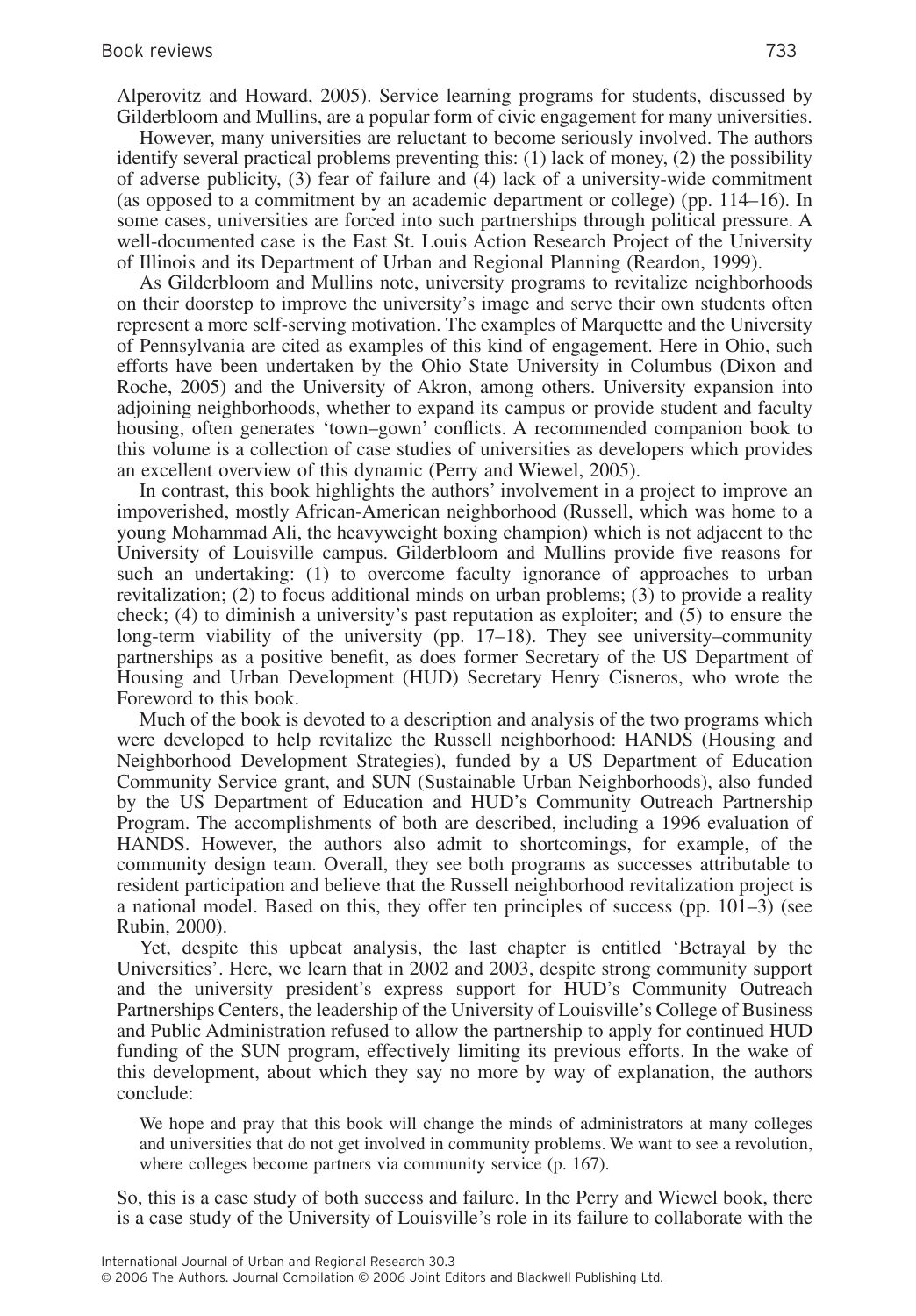city to entice a professional basketball franchise to relocate in downtown Louisville (Cummings *et al*., 2005). Such contrasts characterize other urban universities and provide valuable lessons, as does this book.

W. Dennis Keating, Cleveland State University, Cleveland, Ohio

- Alperovitz, G. and T. Howard (2005) The next wave: building a university civic engagement service for the twenty-first century. *Journal of Higher Education Outreach and Engagement* 10.2, 141–57.
- Cummings, S., M. Rosentraub, M. Domahidy and S. Coffin (2005) University involvement in downtown revitalization: managing political and financial risk. In D.C. Perry and W. Wiewel (eds.), *The university as urban developer: case studies and analysis*, M.E. Sharpe, Armonk, New York and London.
- Dixon, D. and P.J. Roche (2005) Campus partners and the Ohio state university: a case study of enlightened self-interest. In D.C. Perry and W. Wiewel (eds.), *The university as urban developer: case studies and analysis*, M.E. Sharpe, Armonk, New York and London.
- Ostrander, S.A. (2004) Democracy, civic participation, and the university: a comparative study of civic engagement on five campuses. *Non-Profit and Voluntary Sector Quarterly* 33.1, 74–93.
- Perry, D.C. and W. Wiewel (eds.) (2005) *The university as urban developer: case studies and analysis*. M.E. Sharpe, Armonk, New York and London.
- Reardon, K. (1999) East St. Louis, Illinois: promoting community development through empowerment planning. In W.D. Keating and N. Krumholz (eds.), *Rebuildng urban neighborhoods: achievements, opportunities, and limits*, Sage Publications, Thousand Oaks, CA and London.
- Rubin, V. (2000) Evaluating university– community partnerships: an examination of the evolution of questions and approaches. *Cityscape: A Journal of Policy Development and Research* 5.1, 219–30.
- Rubin, V. (1998) The roles of universities in community-building initiatives. *Journal of Planning Education and Research* 17.4, 302–11.
- Rubin, V. (1995) Evolution of a campus– community partnership: the University– Oakland Metropolitan Forum. *Metropolitan Universities Journal: An International Forum* 5.4, 27–36.

C. Greig Crysler 2003: *Writing Spaces: Discourses of Architecture, Urbanism, and the Built Environment, 1960–2000*. New York and London: Routledge.

*Writing Spaces* is an interesting and provocative account of how 'spaces of knowledge' regarding the built environment are constituted. Ascertaining that scholarly discourses are still framed by disciplinary boundaries, and that scholarly journals are both representations of academic institutions and knowledge institutions in themselves, Greig Crysler accomplishes this task by reviewing five leading English-language journals. The *International Journal of Urban and Regional Research* (*IJURR*) is one of the journals under review. Written in a critical mode, the book gives a selective overview of several important academic debates of the past four decades. The aim is to rethink relationships between academic disciplines and canons, and to explore how and why discourses change or remain fixed. Crysler argues that contemporary critical spatial theories should pursue forms of writing and research that are inherently interdisciplinary. He aspires to contribute to a model 'that takes account of the spatial relations between disciplines, and with other spheres outside the academy, including professional practice' (p. 24). Crysler provides valuable insights into a number of mechanisms that underlie the rise and fall of discourses on architecture and urban space. I concur that the relevance of journals 'as resources for understanding the shifting terms and conditions of discourse' (p. 11) has generally been overlooked. Embedded as we are in a system of 'publish or perish', this book can be of relevance to anyone involved in scholarly publications on architecture and urban space.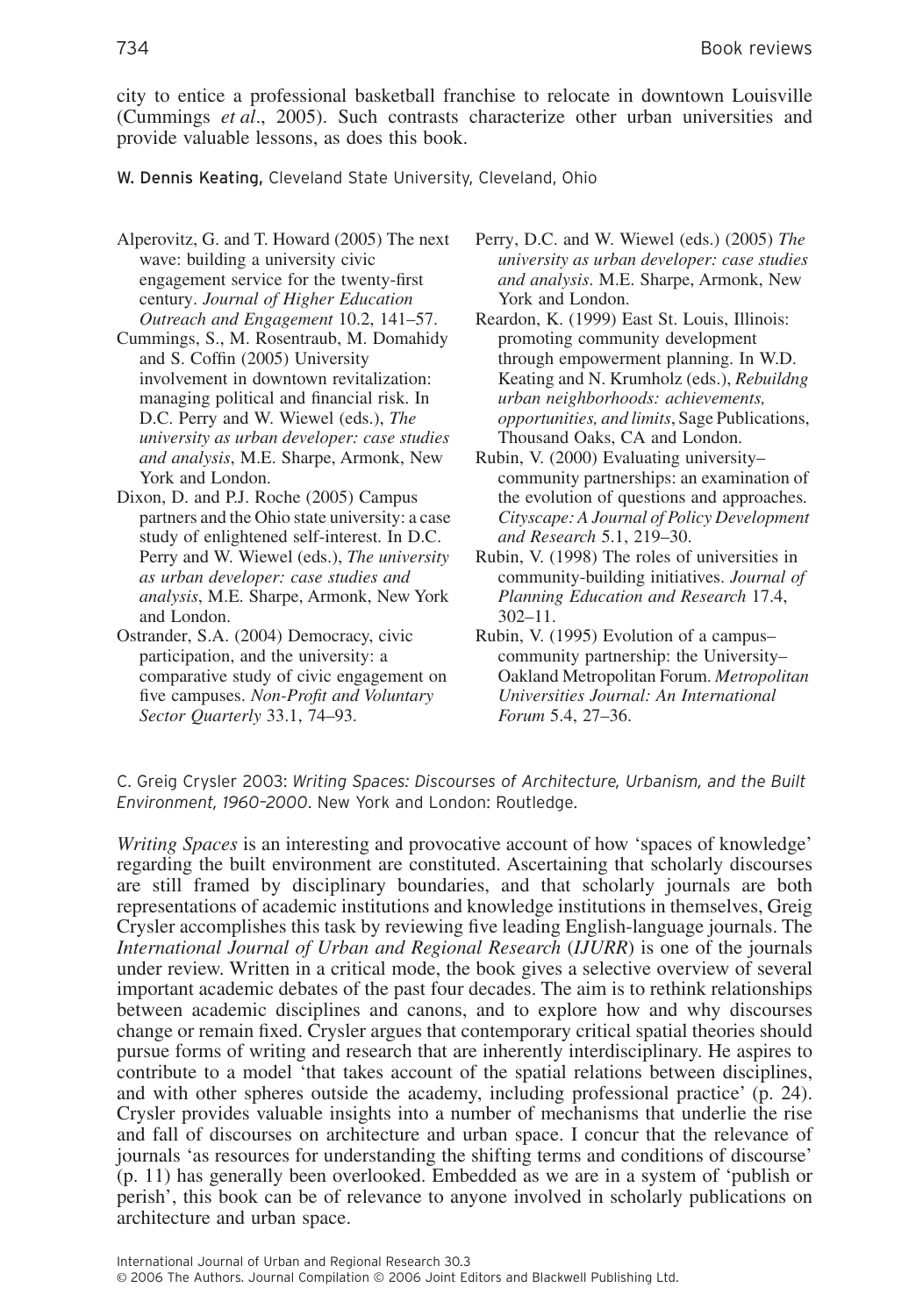As a dissertation project the study started off on a much larger scale. It was narrowed down by the selection of five journals connected to different academic communities which, besides the *IJURR*, include the *Journal of the Society of Architectural Historians* (*JSAH*), *Assemblage*, *Traditional Dwellings and Settlements Review* (*TDSR*) and *Environment and Planning D. Society and Space*. In the preface, Crysler acknowledges the impossibility of giving a generalized overview of all debates published in those journals during 40 years. The selection he made is a cross-section of four decades of published work as well as a reflection of the author's academic life (a professionally trained architect with a PhD in architectural history and theory). His attention is primarily devoted to architectural theory and history. One of the reasons for selecting the five specific journals is that all of them started as critical reactions to existing fields of knowledge. In his examination of the published debates, Crysler addresses three overarching themes. First of all, he examines the occurring paradigms and the way in which scholars treat matters of scale, historical periodization and spatial categories. Second, he analyses the ability of writers and editors to be self-reflexive both within and outside the boundaries of their own discourse (interdisciplinarity), and their ability to overcome ethnocentrism in the choice of participants, written representations and spread of the debate. Third, he evaluates the balance between scientific and social relevance, and the extent to which the use and abuse of theory in everyday practice has been taken into account.

Crysler describes how some of the journals have developed into versions of what they criticized, becoming 'worlds unto themselves', while others have managed to become flexible platforms for discussion. Owing to their capacity to avoid fixing the objects of analysis, methodologies, participants and vocabularies, these have been the 'leaky habitats' that he regards as most appropriate for critical spatial-theory building. The first category includes the *JSAH*, *Assemblage* and the *IJURR*. Crysler concludes that the *JSAH* and the *IJURR* have been the most static in their assumptions, methodologies and forms of writing, and as a result they ended up 'on dry ground' (p. 191). Although the present journal and the *JSAH* are in many respects each other's opposite — the *JSAH* focuses on individual buildings and architects in past times, whereas the *IJURR* takes the neighborhood or urban district as smallest scale of analysis and contemporary worldspanning processes as object of study — they are said to represent similar scholarly worlds. Both hold on to predefined classification systems and maintain a rather Eurocentric outlook. According to Crysler, the *JSAH* and the *IJURR* have become too self-affirming to be able to respond to a growing need for interdisciplinarity. Nevertheless, of all five journals only this journal and *JSAH* have succeeded in linking theoretical debates to professional practice, be it temporarily (as in the former 'Praxis' section in this journal) or in an abstract way.

Although *Assemblage* was established to offer a platform for critical thought on architectural theory, the editors and authors have not succeeded in stepping outside their own discourse. Their destabilizing post-structuralist writing practices have only led to a reorganization of existing theoretical categories. By the time *Assemblage* ceased to be published (in 2000), they employed the same modernist and hierarchical forms of writing they set out to challenge. According to Crysler, the *TDSR* and *Society and Space* have been most successful in accomplishing the critical task formulated by their founders. They have become 'leaky habitats' that have managed to avoid becoming self-referential, fixed or internalized. In spite of this flexibility, they have not succeeded in bridging the gap between theory and practice, nor have they overcome the limitations of scale (e.g. they hardly publish articles on individual buildings). Overall, Crysler regards their specific editorial politics as successful strategies in guaranteeing a critical and flexible position necessary in a changing academic world. Indeed, the book's main ambition is to arouse awareness that scholarly discourse risks decay as soon as it becomes 'normal' (p. 190).

I agree with Crysler that we need a thorough understanding of how, why and by whom knowledge in the built-environment disciplines is constituted, in order to make sense of the 'material spatial practices' (Henri Lefebvre) in cities. My main point of